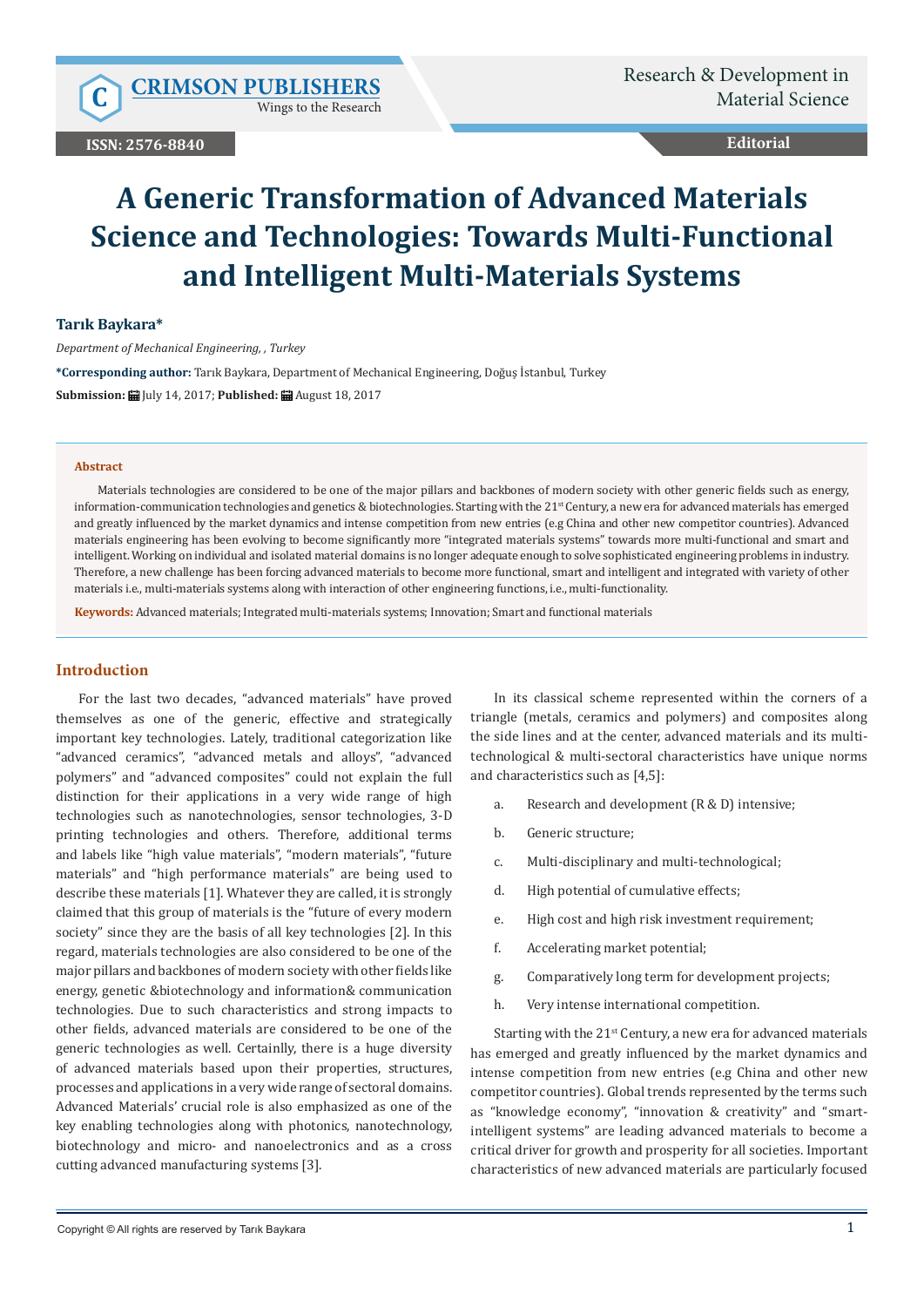on their technical functions and multi-faceted characteristics such as physical, mechanical, electrical, optical, chemical and other variety of properties. For many high performance applications, such unique properties along with others (smartness, eco-friendliness, light weight, high strength and durability etc.) advanced materials lead to very high added value products essential for long term profitability and market superiority for firms operating in various sectors such as machinery, manufacturing, microelectronics, transport, automotive, chemical, energy, aeronautical and other industries [6].

Rapid advancement of technologies with new scientific results and findings has started to shift advanced materials technologies from its classical scheme towards more integrated multi-materials systems via multi-functional and multi variant characteristics [7,8]. As the traditional disciplinary classification and descriptions fade away, recent advances indicate more integrated multi-materials systems are now far more effective [7]. The traditional classification of materials are loosing its meaning as the evolving and competitive market structures require combined and enhanced properties of variety of materials functioning within a system's integral structure [9].

Newly formed and continously evolving norms and characteristics of advanced materials will be discussed based upon their role in newly emerging high technology applications and other challenges such as in autonomous systems. We will also adress these issues from the newly forming unique characteristics of advanced materials and some literature both on the classical and newly forming advanced materials scheme will also be outlined.

# **A generic transformation of advanced materials technologies**

Key challenges of the  $21<sup>st</sup>$  Century in critical fields of energy, environment, defense & homeland security, healthcare, transport, additive manufacturing, microelectronics, nanotechnology, space & aviation and others are demanding high performance, enhaced properties with multi-functionality from advanced materials science and engineering. In this sense, an extensive transformation of advanced materials from traditional classification as metals, ceramics, polymers and composites should be radically changed to a newly formed, complex, integrated and dynamic system.

Such transformation of new generation advanced materials system may have the following attributes [1,2,8,10-13]:

- a. High-tech applications
- b. High value-added products

c. Multidisciplinary (physics, chemistry, applied mathematics, biology, mechanical, electrical-electronical engineering and others)

d. Multitechnological (biosciences, micro-electronics, nanoelectronics, photonics, mechatronics, machinery and others)

e. Multisectoral (energy, transport, medical-healthcare, sports, food packaging, space & aviation, civil engineering and

#### others)

f. Multi-functionality (mechanical, physical, chemical, electrical and others)

g. Intelligence and smartness

h. Miniaturization; smaller length scales towards nanosystems

In its historical context, materials industry was largely based on substitution of natural materials with synthetic, man-made materials during the first half of the  $20<sup>th</sup>$  Century (e.g., leather by polymeric materials, cotton by synthetic fibers, wood by iron-steel etc.). In the second half of the previous century, materials technologies has shifted from substitution to custom-made materials inquired by the industry (e.g. electronic ceramics for microelectronics, polycarbonate for compact discs etc.). This shift greatly exploited scientific and technical advances following the 2<sup>nd</sup> World War and brought tremendous advantage and improvement for newly rising industries such as microelectronics, communication, machinery, transport, space & aviation and others. During the last couple of decades, another concept has evolved based upon the needs and necessities of revolutionary market dynamics particularly in the fields of biotechnology, information technologies, nanotechnologies and cognitive systems simply stated as "bio-info-nano and cogno systems". Other than scientific and technological advances in design, processing, production and quality, governmental policies, market conditions and societal needs and requirements were also effective for shaping and leading advanced materials technologies forward to reach beyond the  $21^{st}$  Century [2,14].

Starting with the late 90s and during the dawn of the new century, emerging scientific and technical advances such as high capacity computational modelling of atoms and molecules to design and tailor new and original compounds for sophisticated functions, rapid advancement of nanosciences and nanotechnologies along with the development of highly capable and effective analytical instruments for testing, analysis and characterization of microelectronics, nanostructures (e.g. ultrahigh resolution electron microscopes) lead to a new era for advanced materials technologies. Such a large shift within the materials technology is demonstrated in (Figure 1).



This brings newly formed and evolving norms and characteristics for advanced materials such as follows: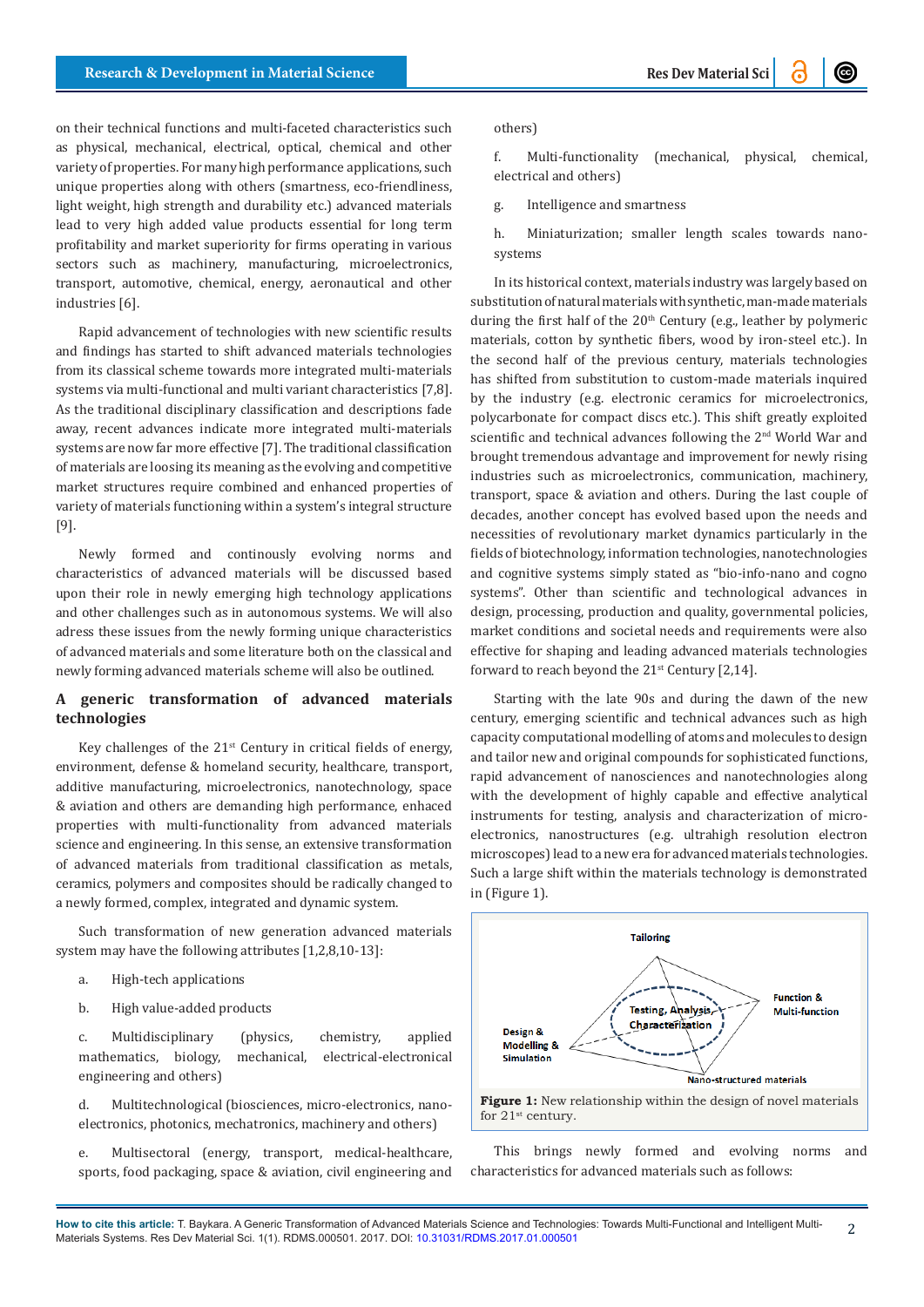a. Rapidly decreasing size of materials leading nanostructured materials within atomic/molecular dimensions; it should be noted that nanosciences at atomic/molecular level bring unusual novel properties and changing characteristics.

b. Based on these developments, processing, development, testing and fabrication are also getting into the nano level science and technology which bring radical changes in almost whole aspects of materials engineering.

c. Accelarating accumulation of knowledge is leading new and quantum-based data storage, communication and diffusion of new techniques and capabilities. New analytical techniques (e.g. high resolution electron microscopy techniques and other advanced imaging and manipulation techniques) and methods in testing, analysis and characterization of materials' properties cause in-depth understanding of atomic and molecular interactions leading new and novel materials synthesis.

d. Already existing characteristics of multi-disciplinarity and multi-technological features lead to new emerging fields such as bio-materials, magneto-optical materials, nano-materials, smart and intelligent materials and many others.

e. Based upon such emerging characteristics, advanced materials engineering has been evolving to become significantly more "integrated materials systems". Working on individual and isolated material components is no longer adequate enough to solve sophisticated engineering problems in industry. Therefore, a new challenge has been forcing advanced materials to become more integrated with variety of materials i.e., multimaterials systems along with interaction of other engineering functions, i.e., multi-functionality.

New era is strongly demanding complex and dynamic attributes such as innovation and creativity, rapid deployment and commercialization, extensive collaboration in R&D which is becoming R&D&I (innovation), efficient processing techniques for high quality products [15]. Therefore, a new and emerging relationship within the design of advanced materials engineering is evolving and shown in (Figure 1).

#### **New characteristics of advanced materials technologies**

New advanced materials technologies have been considered as key drivers for profitability and growth in 21<sup>st</sup> Century's fast changing environments and severe competiton with the new entrants such as China, India and other Asian and Latin American countries (Brasil, Mexico) [16,17]. Today's high risk, and uncertain market circumstances is demanding new and significantly different novel characteristics. Firstly, innovation and creativity in advanced materials technologies are becoming major cornerstones for almost any organizations. In this regard, collaborative networking in all levels of industrial operations is emerging as a new paradigm for advanced materials [18]. Other than scientific and technological advances in design, processing, production and quality, governmental policies, market conditions and societal needs and requirements are also effective for shaping and leading advanced materials technologies forward [14]. R&D intense environment is shifting towards more on R&I (innovation) based operations and R&I is becoming a fundamental economical activity within organizations. It should be noted that more than half of all technical innovations in practically all technology sectors and branches of industry based upon the properties of the materials in use in varying degrees [19].

Recently accelerating additive manufacturing technologies would be a new and challenging opportunities for advanced materials innovation. A limited use of polymers and some alloys is required to be improved through tailored, multi-functional, functionally graded multi-materials, nano-structured materials with variety of properties. Revolutionary improvements are expected in this technology through enabling materials such as energy storing and conversion devices, membranes for filtration, active biomaterial implants. Development of multi-functional, functionally graded multi-materials and applying into the additive manufacturing is considered to be one of the future technologies using optimised designs to control microstructure, properties, processes and performances of novel systems [20].

As one of the key enabling technologies, advanced materials applications have been evolving into new level of understanding with the following developments in materials science and technologies (Figure 1) [3,21]:

a. Tailoring: Unique, newly created enabling materials, products.

b. Improvements in new and enabling manufacturing processes.

c. Enhancement in already existing products through newly formed properties, processes and forms

d. Design, Modelling, Simulation: Rational design strategies and their integration into structures and systems; in such a material system, designing smart structures with multifunctional concepts (e.g. self-sensing, self-healing etc.).

e. Nano-structured materials for multi-functional applications.

f. Multi-functional, multi-purpose, high performance printing materials for 3-D printing technologies [22].

Materials R&D&I (Research&Development&Innovation) is a crucial source of innovation and enhances competitiveness in many key technologies. Key enabling technologies including micro/ nanoelectronics, additive manufacturing, energy, space, robotics, biomedical and other technologies are widely dependent upon materials R&D&I. As pointed before, advanced materials sector is largely R&D intensive due to its nature and R&D activities in advanced materials inquire heavy investment with high cost and usually take place in universities, government laboratories and in laboratories of large firms and corporations [9]. Other than basic and applied R&D activities in advanced materials, emerging demand for commercialization process inquires extensive R&D&I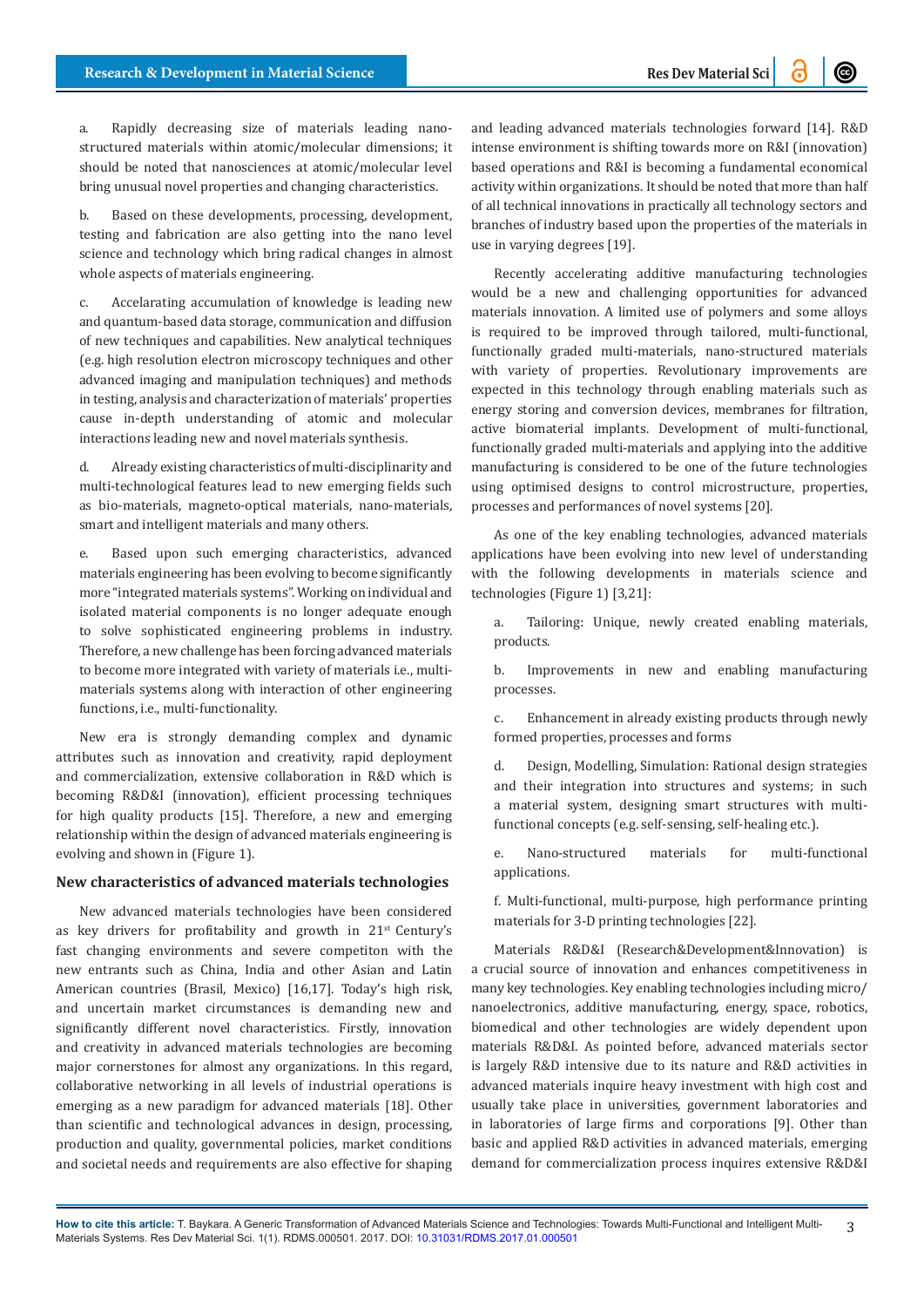including prototype development, pilot plant applications and demonstrative process&product developments along with variety of specific customer demands such as unique testing procedures, specialty design needs for product & process attributes. The whole R&D stage should be planned towards effective commercialization which are extremely expensive and needs custom-designed R&D processes.

Such R&D process should have the following norms and characteristics:

a. The whole research activities should be shaped upon the specific demands, inquiries and necessities of the customer. A detailed plan and unique processing including standard and non-standard testing procedures from the start to the end should be carefully designed and coordinated with customers.

b. Such customized R&D should eliminate technological uncertainties in the planning stage and an extensive and close interaction with the customer should be coordinated effectively. Specific market norms and characteristics should be taken into account in developing products and processes with the accepted qualifications.

c. Customized R&D activities should be conducted with multi-disciplinary expert teams including scientists, engineers, research specialists and capable technical support personel. In many advanced materials research projects, experts from the fields of chemistry, chemical engineering, physics, mechanical engineering, microelectronics, electromagnetics, software development and others are involved in various steps during the projects.

d. A team of market specialists should also be involved during the project activities for more effective commercialization along with IP specialists.

Regularly developing new technical and scientific achievements and improvements in advanced materials cover newly forming characteristics in diverse and multi-sectoral markets.

Such factors can be classified within the following basic headlines as:

- i. Innovativeness & Creativity
- ii. Advanced materials as integrated multi-materials systems
- iii. Collaboration & Networking
- iv. Critical performance & Multi- and/or special-functionality
- v. Challenge of commercialization

Newly evolving concept of "commercialization" inquires a wholly new understanding of mechanisms within the market, organization and processes such as non-lineer perceptions and chaotic system thinking and others. In this regard, more combinatorial (and hybrid) materials systems are modelled through sophisticated software programmes and simulation techniques leading to tailored properties upon customers' demands. The mechanism of innovation

and commercialization for advanced materials have a complex and dynamic nature and couldn't be categorized in one of the following models: "market pull" or "technology push" mechanisms. New molecules designed through complex computational simulations and recent hybrid processing techniques are highly advanced and unknown for markets and customers. In this regard, a plane "market pull" mechanism is hard to be operative in many instances. On the other hand, "technology push" mechanism has difficulties in commercialization of any innovative ideas due to high risk, uncertainties and many other complexities. It may take a long delay for any new material innovation to be transferred into a viable product and full commercialization. In this mechanism, high cost and extended duration of research, development and time lag for any product to reach the market are also considered as barriers. Based upon these limitations and problems, the "Technology-Market Matching (coupling)" mechanism has a very high potential in this respect to find new business models and collaborative results in commercialization [9,23]. As indicated before, since advanced materials technologies carry challenges both in market and in technological (high risk, uncertainties, long duration of research, high cost of investment etc) innovation mechanism is categorized along the market-technology matching (coupling) model.

The majority of customers' demands and desires for materials (for both products and processes) can be listed as follows:

a. Decreasing size and weight is the predominant inquiry;

b. Almost all organizations desire to be innovation-centric and seek for creative solutions in all levels of operations.

c. Functionality within the same material's platform is a must and integrity is primarily demanded.

d. High value added products are the major targets of organizations.

e. Lowering cost and high volume production are secondary concerns.

f. Collaborative networking is extensively emerging and many firms are seeking for reliable and efficient university collaborations.

g. Major areas of interests in advanced materials: Tailored materials; Smart / Intellectual systems; Nano-structured materials (as functional coatings); Functional materials systems.

## **Conclusion**

A new approach and understanding for advanced materials complex depicted as "integrated materials systems" may reflect the following attributes:

A. In such materials complexes, one may not consider materials as simple and plane elements and/or sub-elements of a system. The system itself is a new advanced materials platform as an integral entity developed for specific functions with multi-variant properties and characteristics.